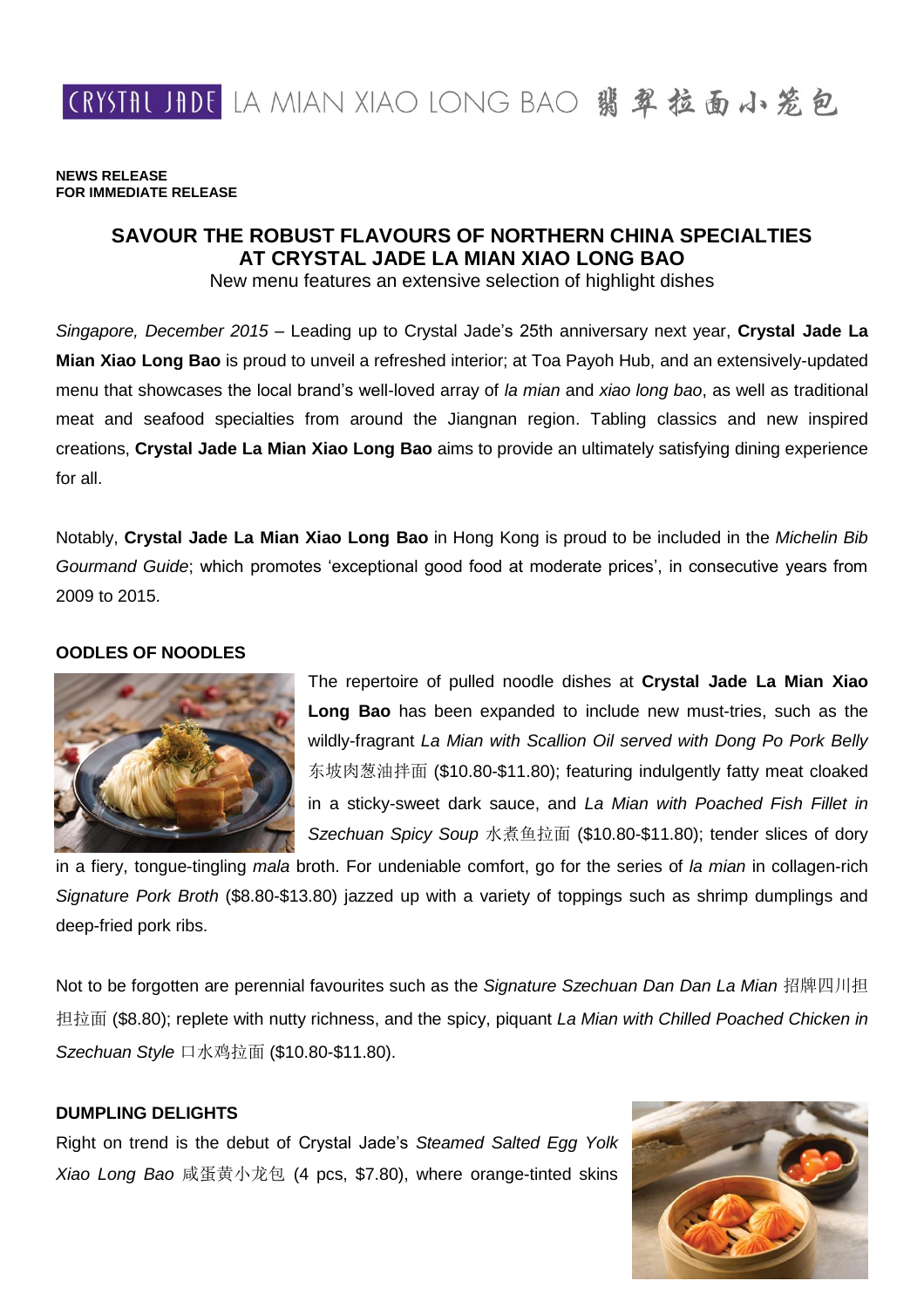are delicately pinched around chunks of minced pork and salted egg yolk in savoury broth. The dumpling is also available as part of the *Steamed Assorted Flavours Xiao Long Bao* 四色小龙包 (4 pcs, \$10.80), a sampler set that comprises other novel innovations; *Steamed Ginseng Xiao Long Bao* 人參小龙包 (4 pcs, \$10.80), *Steamed Chilli Crab Xiao Long Bao* 辣椒蟹小龙包 (4 pcs, \$10.80) and *Steamed Vegetable Xiao Long Bao* 素菜小龙包 (4 pcs, \$7.80).

Less colourful but no less delicious is the unassuming *Poached Watercress Dumpling* 西洋菜水饺 (6 pcs, \$6.80), where each snugly-wrapped parcel packs an oomph with a generous filling of minced pork and watercress.

## **A TASTE OF JIANGNAN**



Diners can expect a myriad of gastronomic specialties from all over Jiangnan, which encompasses cities like Wuxi, Shaoxing and Shanghai. One show-stopper to look out for is the *Deep-fried Duck* 福安香酥鸭 (half, \$26.80), which is first marinated for two days then steamed for two hours and deep-fried to lock in all its succulent juices; only ten servings are available each day.

Another labour-intensive dish not to be missed is the *Braised Minced Pork Ball with Mushroom & Bamboo Shoot* 红烧小丸子 (\$12.80), traditionally known as "lion's head meatballs" (狮子头). At **Crystal Jade La Mian Xiao Long Bao**, these hand-beaten pork balls are skillfully cooked to achieve an incredibly smooth and moist texture, and braised in a claypot for an enhanced smoky fragrance.





Other goodies to pad the tummy with include the addictively crunchy, sweet-and-sour *Deep-fried White Bait in Wuxi Style* 无锡小鱼儿 (7.80), a nourishing *Shanghai-style Rice Flour Cake with Shredded Pork & Preserved Vegetable Soup* 雪菜肉丝年糕汤 (\$10.80-\$11.80), and *Sautéed Shrimp with Long Jing Tea Leaf* 龙井河虾仁 (\$15.80).

## **DESSERTS**

Round off the meal with the *Glutinous Rice Ball in Fermented Rice Wine* 酒酿丸子 (\$3.80), where delightfully-chewy mini *tang yuan* are served in a fermented rice lees sweet broth. Other dessert recommendations are dewdrop-shaped *Steamed Sweet Potato Bun with Custard* 紫薯蟠桃 (\$3.80) dusted in desiccated coconut or the evergreen classic *Mango Pudding* 芒果布丁 (\$4.80).